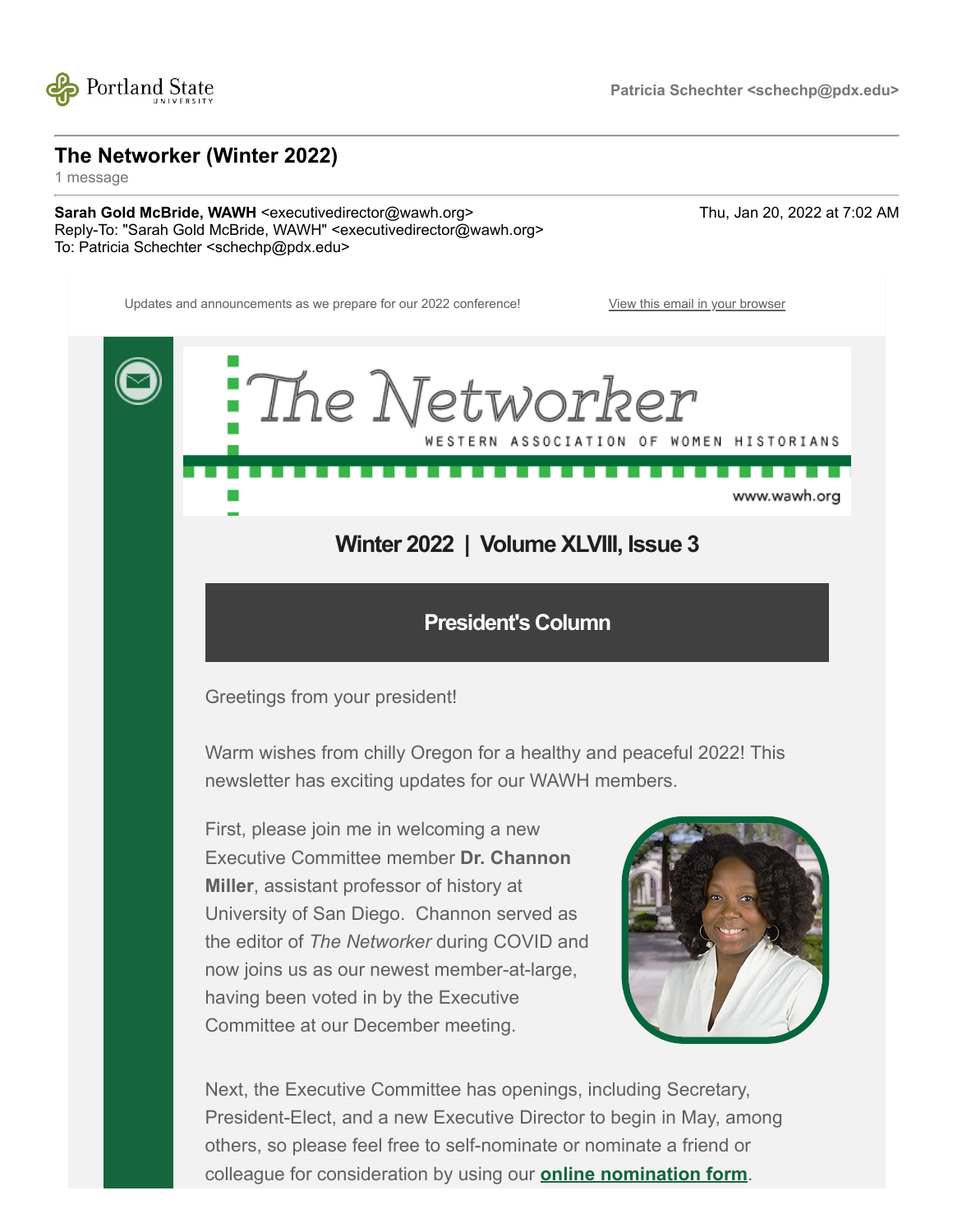Finally, please note that the **2022 conference registration information** (including registration costs, etc.) will be posted on **[our WAWH website](https://wawh.us8.list-manage.com/track/click?u=e528363f5acf5e2621ca641df&id=485e0a3f9b&e=84e54b4463)** on **February 1, 2022**, with the draft program to follow as soon as possible thereafter

Thank you!

– Patricia Schechter

## **Letter from the Executive Director**

#### Hello WAWH community!

As Patricia mentioned in her column, my term as WAWH's Executive Director will come to a close at the conclusion of our 2022 conference. It has been an absolute privilege to serve you and this organization for the past four years; I am particularly grateful to have had the opportunity to work closely with three fantastic Presidents during my term: **Jenny Thigpen**, **Ula Taylor**, and **Patricia Schechter**.

One of my final tasks as a member of the board this spring will be to help **transition this position to the next Executive Director**. The role of Executive Director is fundamental to WAWH's daily operations, to organizing our annual conference, and to sustaining our community all year long. The primary responsibilities of this role include:

- Overseeing WAWH's primary email account
- Maintaining WAWH's membership records
- Sending regular communications to the membership via our listserv
- Supervising WAWH's award submission process
- Working closely with the President and Local Arrangements Committee to plan the annual conference
- Supervising conference registration

The role also carries a yearly stipend of \$2,000.

If you are interested in learning more about this position, **[please email me](mailto:executivedirector@wawh.org?subject=Executive%20Director%20position)**!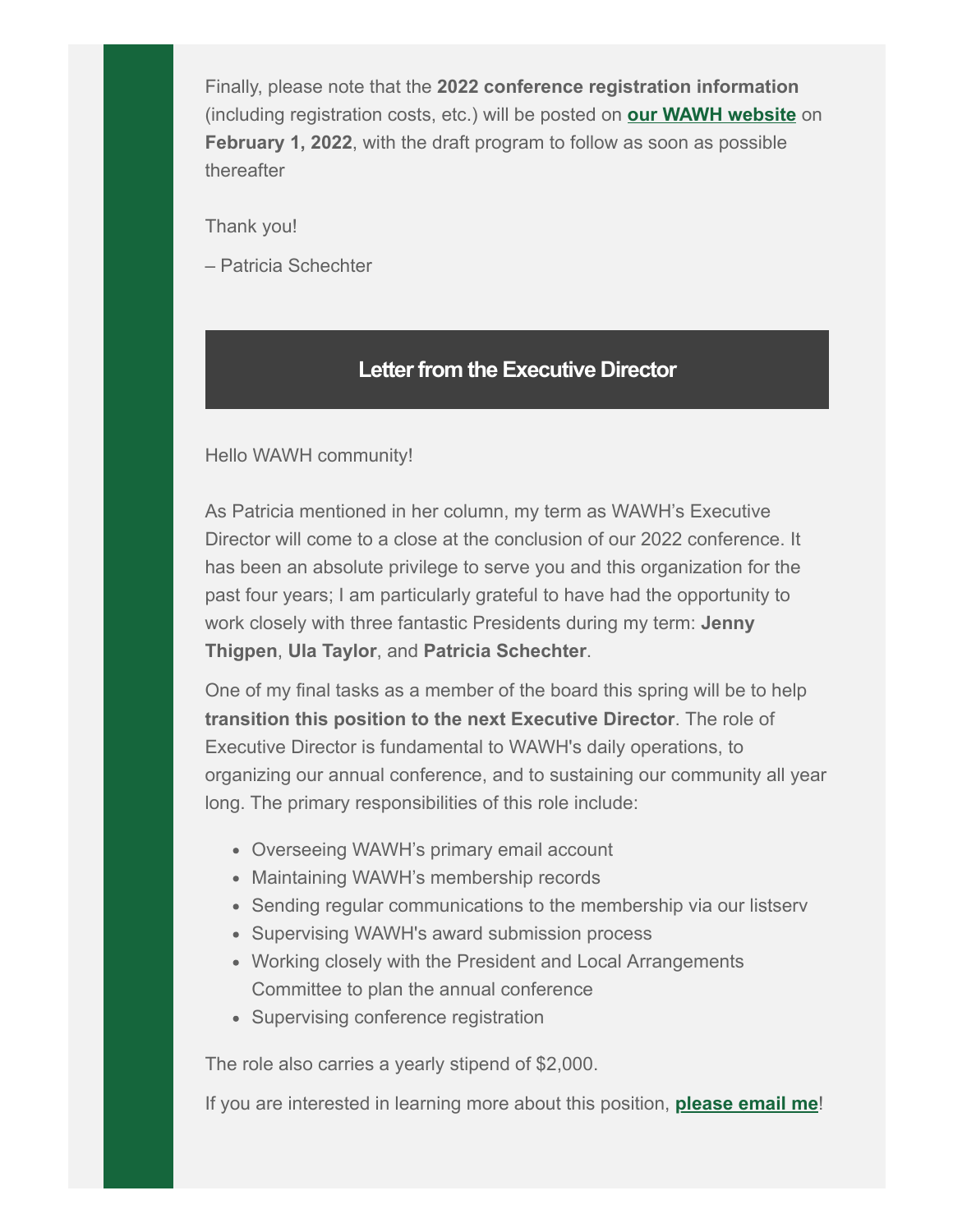Take care,

– Sarah Gold McBride

### **WAWH News**

# 54th Annual WAWH Conference **CALL FOR PROPOSALS**

### **2022 CALL FOR PROPOSALS: DEADLINE FEBRUARY 1**

There is still time to submit a proposal for the **[WAWH Conference in April](https://wawh.us8.list-manage.com/track/click?u=e528363f5acf5e2621ca641df&id=0cb1480a81&e=84e54b4463)** in Costa Mesa, California! **The submission deadline is February 1, 2022.** If you are looking for a collaborator or a panel to join, check out our **[collaboration finding aid](https://wawh.us8.list-manage.com/track/click?u=e528363f5acf5e2621ca641df&id=168dda2c33&e=84e54b4463)**. Also, please feel free to circulate the Call widely in your networks!

**[Submit now!](https://wawh.us8.list-manage.com/track/click?u=e528363f5acf5e2621ca641df&id=4d431ef1dd&e=84e54b4463)**

### **WAWH APPLIES FOR AHA AWARD**

In December, WAWH co-authored and submitted a grant with the **UC [Consortium for the History of Women, Gender, and Sexualities in the](https://wawh.us8.list-manage.com/track/click?u=e528363f5acf5e2621ca641df&id=31eb3c3e64&e=84e54b4463) Americas** to the American Historical Association. We joined together to request funds under the **[AHA's SHARP grants](https://wawh.us8.list-manage.com/track/click?u=e528363f5acf5e2621ca641df&id=72aa422620&e=84e54b4463)** to membership organizations, a program designed to assist history groups with recovering from the impacts of COVID-19. Funds will support a program called "**Scholars and New Leaders: Intersectionality, Collaboration, and Professionalism**," a planned year of mentorship and writing support with stipends for participants. Decisions will be announced on March 1, 2022, so